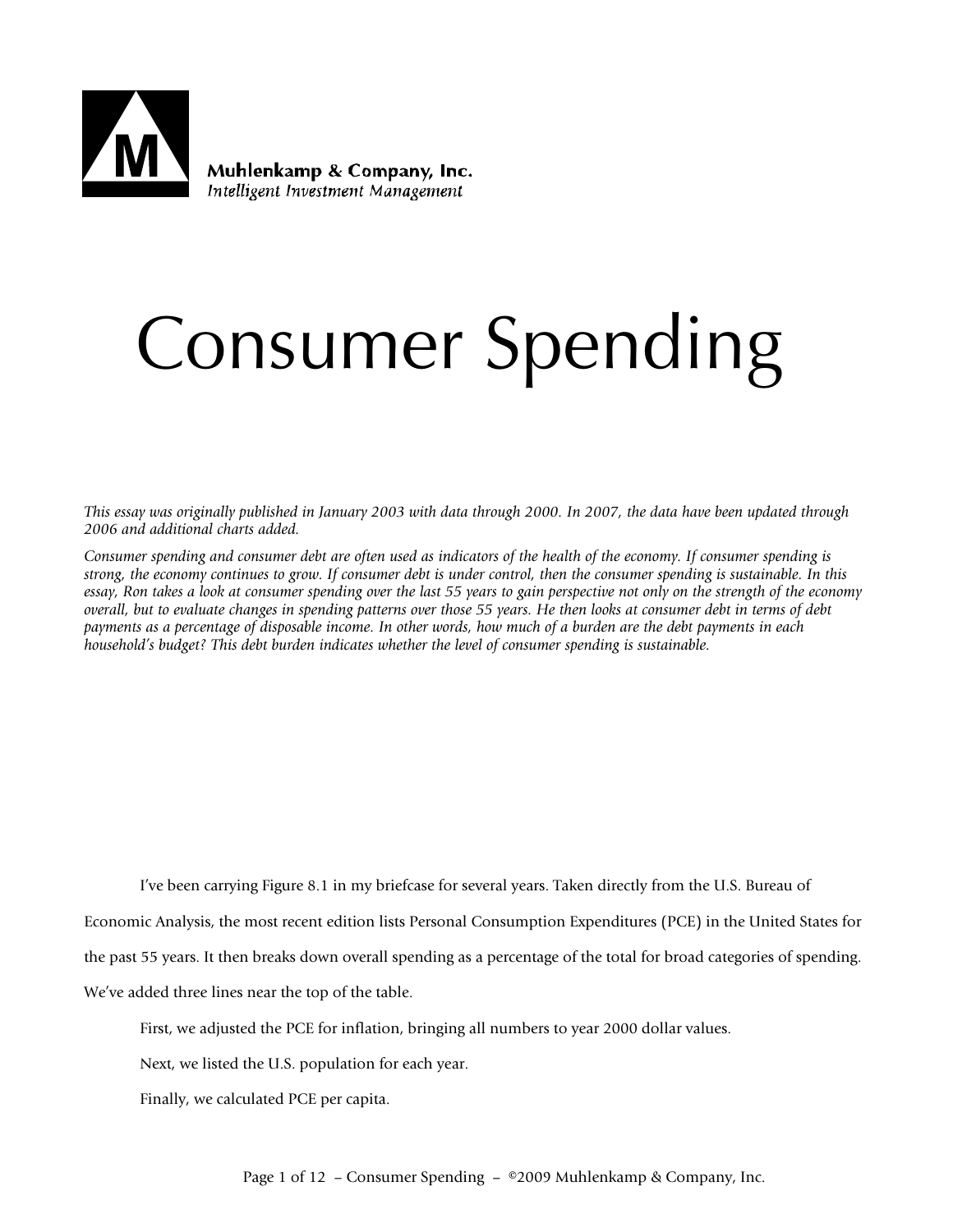#### **Figure 8.1 Personal Consumption Expenditures (PCE): 1950-2005**

| Personal Consumption Expenditures (PCE): 1950-2005                    |                          |                   |                         |                         |                                 |                     |                             |                           |                           |                          |                     |                     |
|-----------------------------------------------------------------------|--------------------------|-------------------|-------------------------|-------------------------|---------------------------------|---------------------|-----------------------------|---------------------------|---------------------------|--------------------------|---------------------|---------------------|
|                                                                       | 1950                     | 1955              | 1960                    | 1965                    | 1970                            | 1975                | 1980                        | 1985                      | 1990                      | 1995                     | 2000                | 2005                |
| Total PCE (Billions of Current \$)<br>Total PCE (Billions of 2000 \$) | \$192.70<br>ŝ<br>\$1.336 | 259.00<br>\$1,616 | 332.30<br>\$<br>\$1,876 | 444.30<br>\$<br>\$2,354 | 648.90<br>- \$<br>-S<br>\$2,798 | 1.030.30<br>\$3,200 | .762.90 \$<br>-S<br>\$3,576 | 2.712.60<br>\$<br>\$4,209 | 3.831.50<br>s.<br>\$4,907 | 4.969.00<br>ŝ<br>\$5.523 | 6.683.70<br>\$6,684 | 8,745.70<br>\$7,792 |
| U.S. Population (Millions)<br>PCE per Capita (Thousands of 2000 \$)   | 151<br>\$8.8             | 165<br>\$9.8      | 179<br>\$10.5           | 191<br>\$12.3           | 203<br>\$13.8                   | 215<br>\$14.9       | 227<br>\$15.8               | 238<br>\$17.7             | 249<br>\$19.7             | 265<br>\$20.8            | 281<br>\$23.8       | 296<br>\$26.3       |
| Consumer Spending (as % of PCE)                                       |                          |                   |                         |                         |                                 |                     |                             |                           |                           |                          |                     |                     |
| Durable goods                                                         | 15.9%                    | 15.0%             | 13.0%                   | 14.2%                   | 13.1%                           | 13.0%               | 12.2%                       | 13.4%                     | 12.2%                     | 11.9%                    | 12.0%               | 11.7%               |
| Motor vehicles and parts                                              | 7.1%                     | 6.8%              | 5.9%                    | 6.7%                    | 5.5%                            | 5.3%                | 4.9%                        | 6.5%                      | 5.4%                      | 5.0%                     | 5.0%                | 5.1%                |
| Furniture and household equipment                                     | 7.1%                     | 6.3%              | 5.4%                    | 5.6%                    | 5.5%                            | 5.3%                | 4.9%                        | 4.7%                      | 4.5%                      | 4.5%                     | 4.6%                | 4.3%                |
| Other                                                                 | 1.7%                     | 1.8%              | 1.7%                    | 1.8%                    | 2.1%                            | 2.3%                | 2.3%                        | 2.2%                      | 2.3%                      | 2.3%                     | 2.4%                | 2.4%                |
| Nondurable goods                                                      | 51.0%                    | 48.1%             | 46.0%                   | 43.1%                   | 41.9%                           | 40.8%               | 39.5%                       | 34.2%                     | 32.5%                     | 30.1%                    | 29.5%               | 29.3%               |
| Ennd                                                                  | 28.0%                    | 26.5%             | 24.8%                   | 22.7%<br>7.7%           | 22.2%                           | 21.7%               | 20.2%                       | 17.2%                     | 16.6%                     | 15.2%                    | 14.3%               | 13.9%<br>3.9%       |
| Clothing and shoes<br>Gasoline and oil                                | 10.2%<br>2.9%            | 9.0%<br>3.3%      | 8.1%<br>3.6%            | 3.3%                    | 7.4%<br>3.4%                    | 6.9%<br>3.9%        | 6.1%<br>4.9%                | 5.6%<br>3.6%              | 5.3%<br>2.8%              | 5.0%<br>2.3%             | 4.7%<br>2.5%        | 3.3%                |
| Fuel oil and coal                                                     | 1.8%                     | 1.5%              | 1.1%                    | 1.0%                    | 0.7%                            | 0.8%                | 0.9%                        | 0.5%                      | 0.3%                      | 0.3%                     | 0.3%                | 0.3%                |
| Other                                                                 | 8.2%                     | 7.9%              | 8.3%                    | 8.5%                    | 8.3%                            | 7.6%                | 7.4%                        | 7.3%                      | 7.4%                      | 7.4%                     | 7.8%                | 7.9%                |
| Services                                                              | 33.1%                    | 36.8%             | 41.0%                   | 42.7%                   | 45.0%                           | 46.2%               | 48.4%                       | 52.4%                     | 55.3%                     | 58.0%                    | 58.5%               | 58.9%               |
| Housing                                                               | 11.3%                    | 13.3%             | 14.5%                   | 14.7%                   | 14.5%                           | 14.3%               | 14.5%                       | 15.0%                     | 15.3%                     | 14.9%                    | 14.4%               | 14.7%               |
| Household operation                                                   | 4.9%                     | 5.5%              | 6.1%                    | 6.0%                    | 5.8%                            | 6.2%                | 6.5%                        | 6.7%                      | 5.9%                      | 6.0%                     | 5.8%                | 5.5%                |
| Transportation                                                        | 3.2%                     | 3.3%              | 3.4%                    | 3.3%                    | 3.7%                            | 3.5%                | 3.7%                        | 3.7%                      | 3.7%                      | 4.0%                     | 4.0%                | 3.7%                |
| Medical care                                                          | 3.7%                     | 4.4%              | 5.3%                    | 6.3%                    | 7.8%                            | 9.1%                | 10.3%                       | 11.9%                     | 14.1%                     | 15.7%                    | 14.8%               | 17.3%               |
| Recreation                                                            | 2.0%                     | 2.0%              | 2.1%                    | 2.2%                    | 2.3%                            | 2.5%                | 2.4%                        | 2.8%                      | 3.2%                      | 3.5%                     | 3.8%                | 4.1%                |
| Personal Business                                                     | 3.4%                     | 3.9%              | 4.4%                    | 4.7%                    | 5.0%                            | 5.2%                | 5.9%                        | 6.9%                      | 7.4%                      | 8.2%                     | 9.5%                | 7.5%                |
| Other                                                                 | 4.5%                     | 4.6%              | 5.2%                    | 5.6%                    | 5.9%                            | 5.5%                | 5.2%                        | 5.4%                      | 5.7%                      | 5.7%                     | 6.2%                | 6.3%                |
| Government Receipts from Social<br>Insurance <sup>®</sup> (% of PCE)  | 2.9%                     | 3.5%              | 4.9%                    | 5.3%                    | 7.2%                            | 8.7%                | 9.4%                        | 10.4%                     | 10.7%                     | 10.7%                    | 10.5%               | 9.9%                |

Insurance" (% of PCE)<br>\* This percentage is based on the total dollars contributed to the Government by employers and employees for: Social<br>Security, Medical Insurance; Unemployment; Worker's Compensation; etc. For more inf

We've also extracted the personal consumption expenditures data and plotted it in constant dollars on a per

capita basis, as shown in Figure 8.2.



#### **Figure 8.2 Personal Consumption Expenditures Per Capita, 1950-2005**

 **Note: (\$ Base Year 2000)**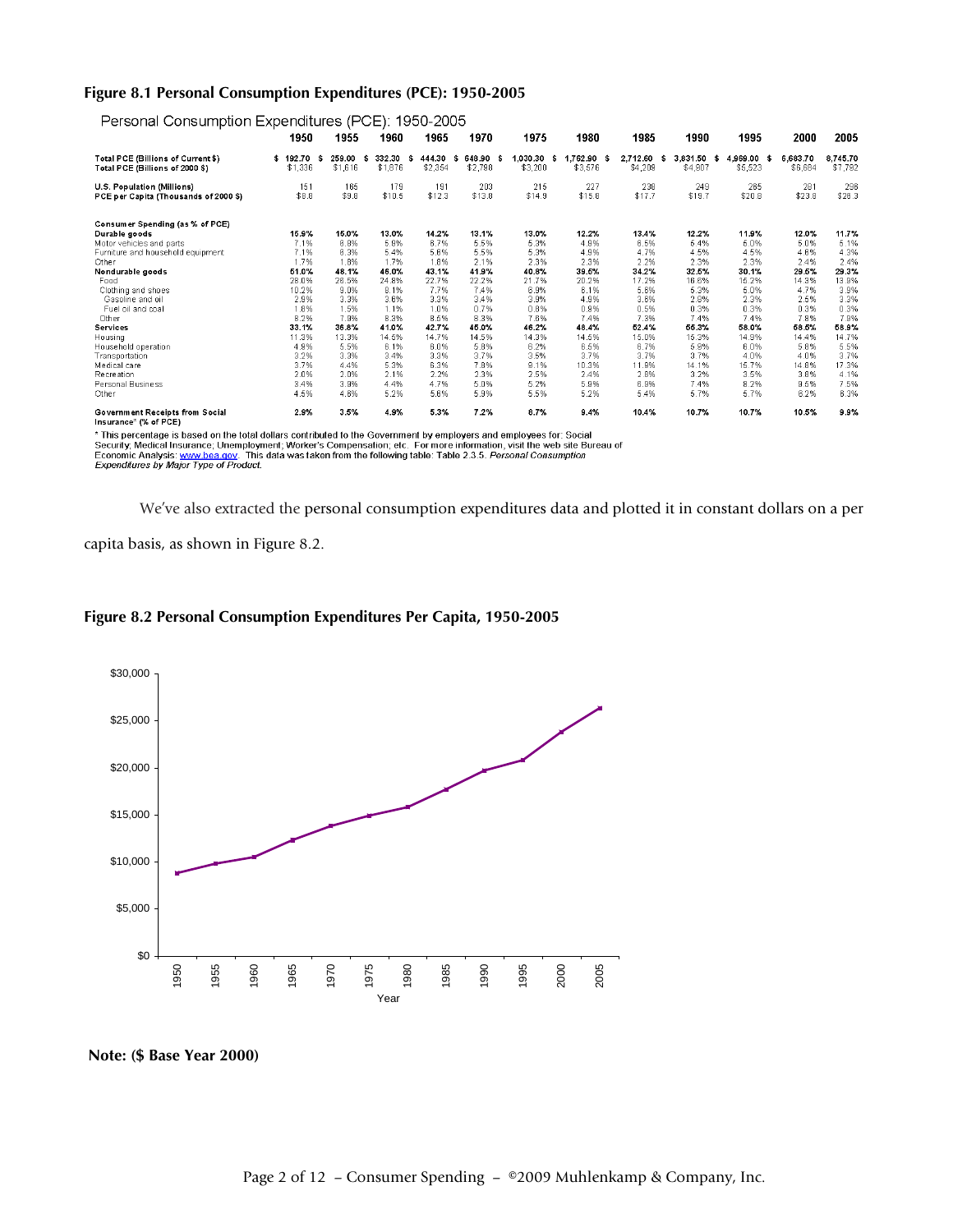The data tells me a number of things. The first thing is that the U.S. economy has experienced tremendous growth from 1950 to 2005. Personal spending went from less than \$200 billion to over \$8,700 billion (\$8.7 trillion) in 55 years. That's a multiple of 45 times. When we adjust for inflation of 7.7 times, we're left with a growth in spending in real dollars of 5.8 times. When we adjust for population, personal consumption expenditure per capita multiplied 3 times. Net, we are 3 times as prosperous in 2005 as our grandparents were in 1950.

Now some people will say, "That's spending, that's not income." And that's true. So in Figure 8.3 we have shown personal disposable income alongside personal consumption expenditures.

**Figure 8.3 Real Personal Consumption Expenditures versus Real Disposable Personal Income, 1950-2005** 



*Note: Real Disposable Personal Income Per Capita (\$Base Year 1996)* 

 So now let's break down the expenditure data into four categories: durable goods, nondurable goods, services and government social insurance (as shown in Figure 8.4). Since 1950, the percentage that is spent on durable goods is pretty steady, nondurable goods has gone down, services has gone up and government social insurance is up. We'll break each of those down in turn.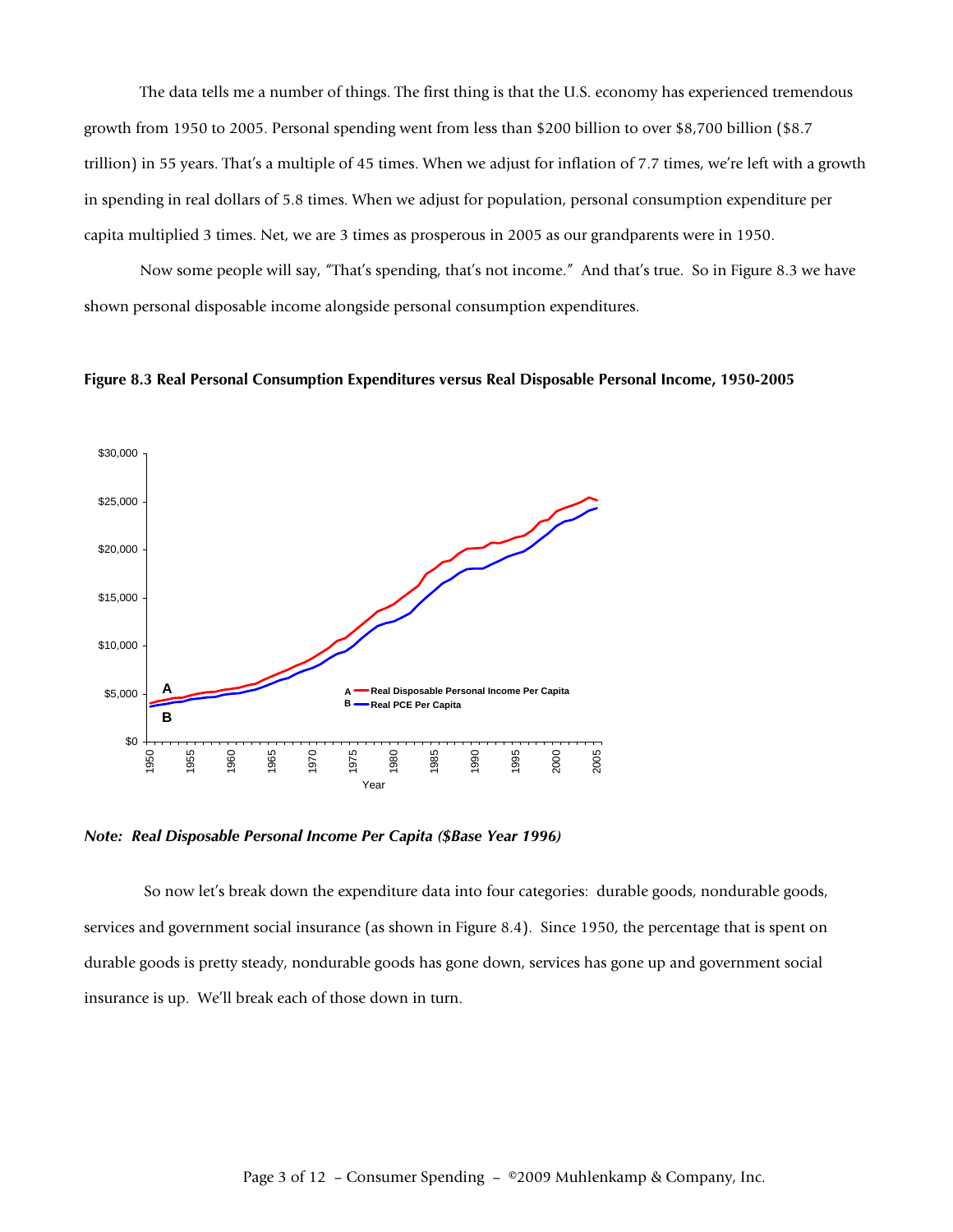#### **Figure 8.4 Personal Consumption Expenditures by Category (As a percentage of the whole)**



*\* This percentage is based on the total dollars contributed to the Government by employers and employees for: Social Security; Medical Insurance; Unemployment; Worker's Compensation; etc. For more information, visit the web site Bureau of Economic Analysis: www.bea.gov. This data was taken from the following table: Table 2.3.5; Personal Consumption Expenditures by Major Type of Product. Source: U.S. Bureau of Economic Analysis; www.bea.gov.* 

Let me start with nondurable goods, specifically food and clothing; (refer to Figure 8.5). To me, the interesting thing about food is that, try as we might, we can't consume much more of it per person than our grandparents did. So food consumption is relatively stable. Yet, the percentage of consumer disposable income spent on food has been cut in half (from 28% to 14%) in the past 50 years, despite the fact that half the money we currently spend on food is outside the home, and therefore includes preparation costs. Clothing has gone from 10% of our disposable income to 4%. And our wardrobes are bigger today than they were 50 years ago. If you doubt it, just compare the size of closets in an old house to the walk-in closets of today. Added together, food and clothing has gone from 38% of our budget in 1950 to just 18% in 2005. That's 20% of our budget that is available to us to spend on other things that wasn't available to our grandparents.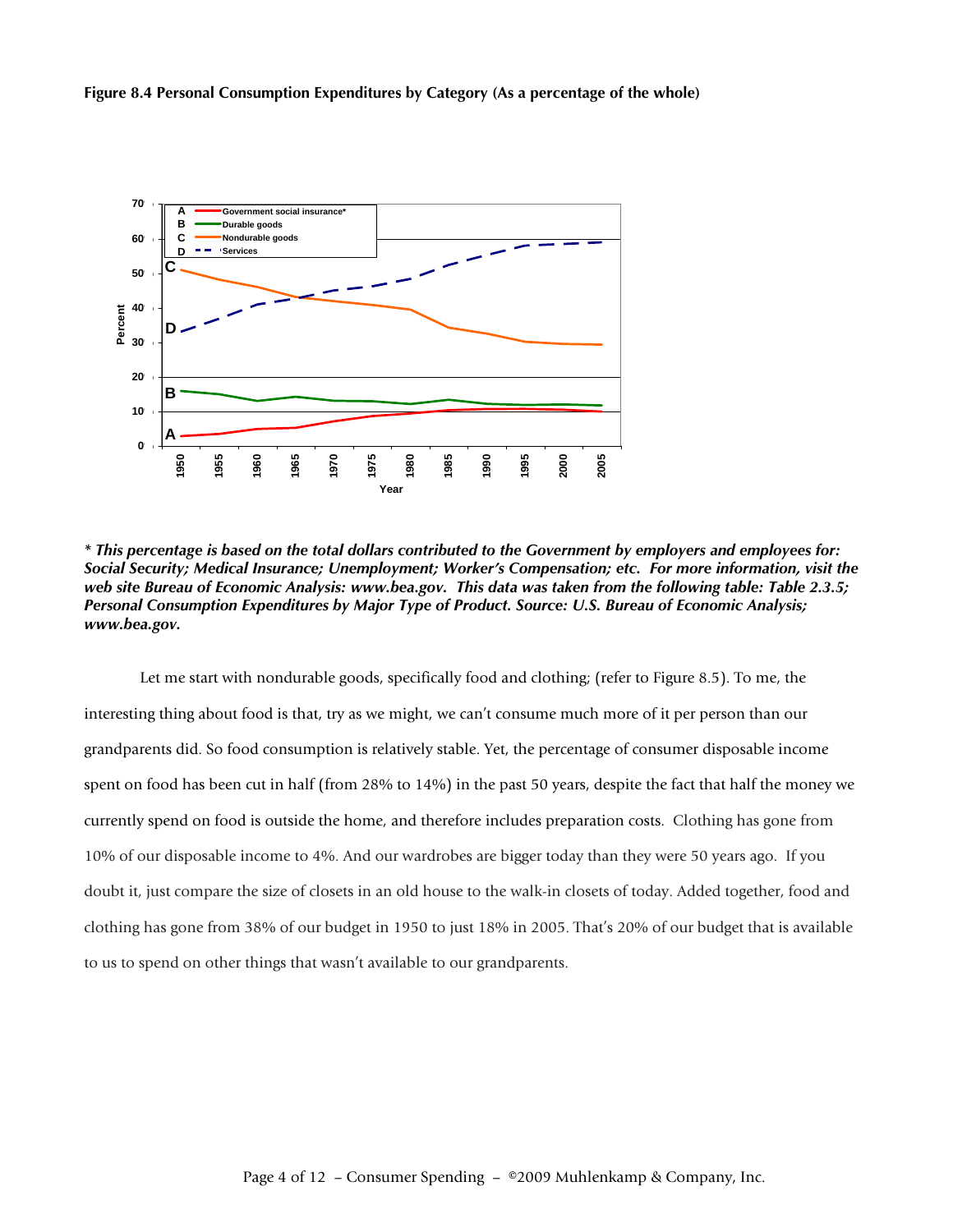



Looking at durable goods as shown in Figure 8.6, motor vehicles and parts went from 7% to 5% even though in 1950 the typical family had one car and in 2007 the typical family has two. (In fact, today we have more cars and small trucks than we have people with driver's licenses.) Furniture and household appliances has gone from 7% to 4%, despite our having more of each (to fill our larger houses) than our grandparents did.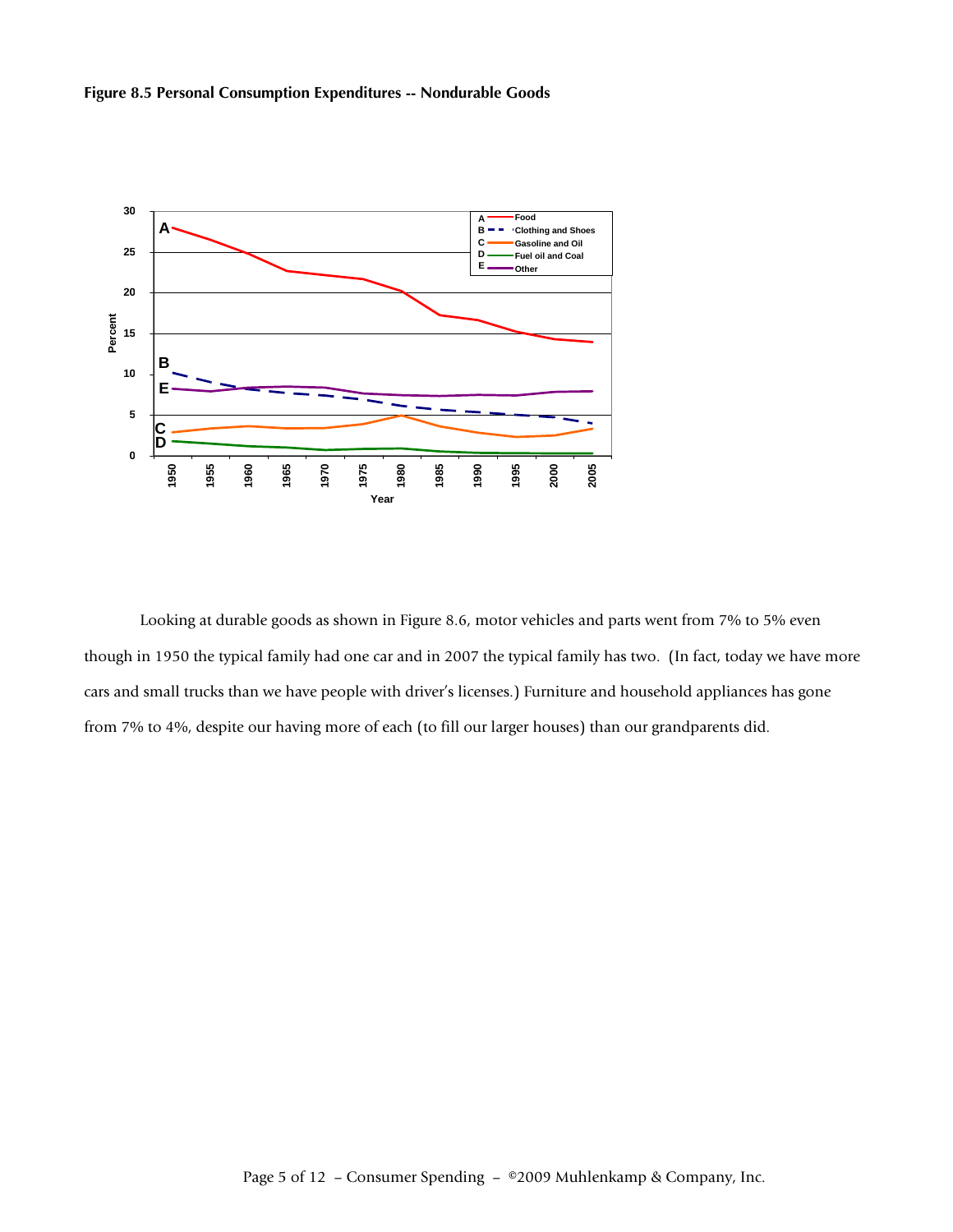



In services, housing has been stable (in percentage terms) since 1960, as shown in Figure 8.7. Today, however, new houses average over 2,000 square feet. In 1960, they averaged about 1,000 square feet. So our houses are twice the size, even though our families are smaller. Similarly, household operation and transportation have remained stable (as a percentage).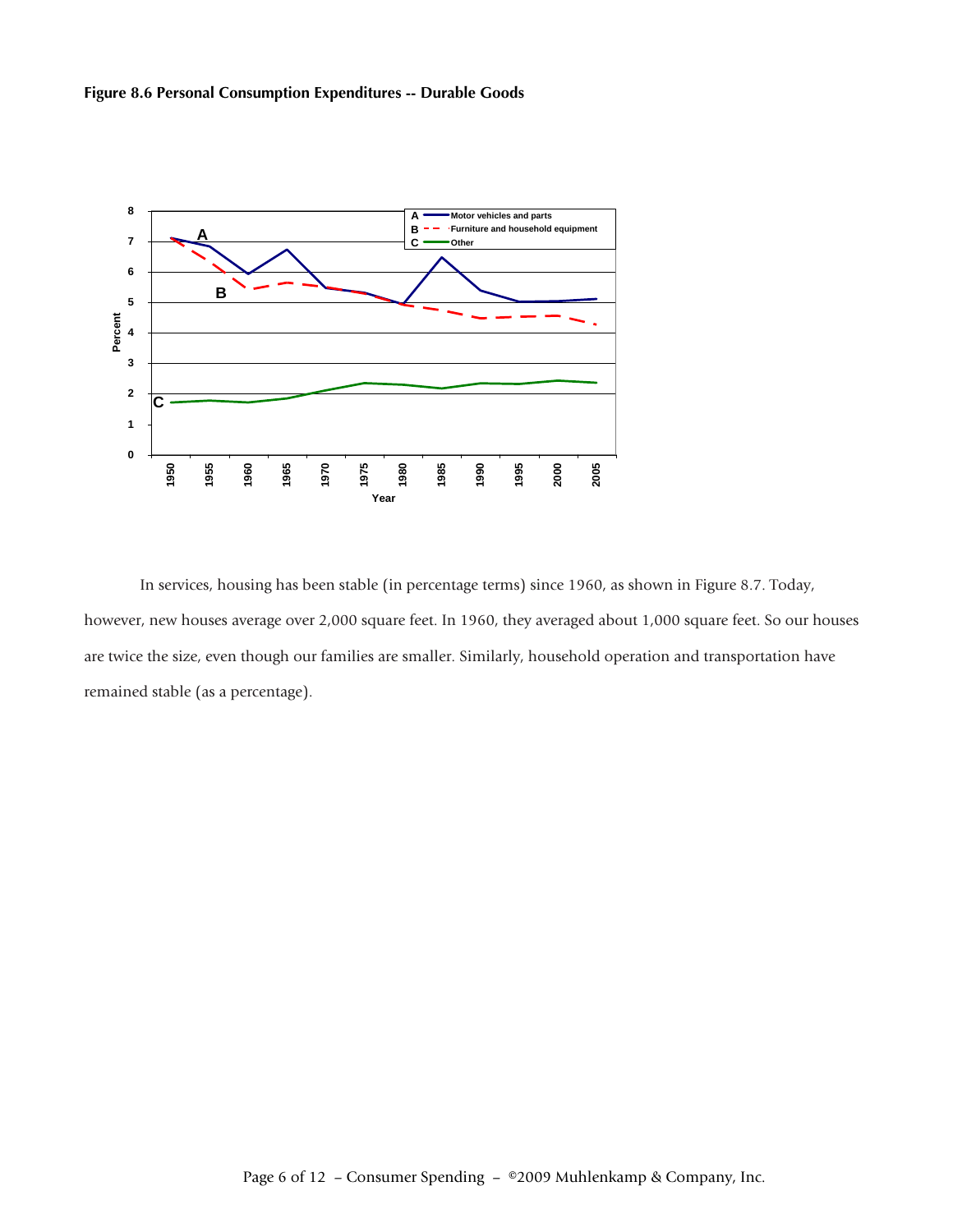

**Figure 8.7 Personal Consumption Expenditures – Services (Housing, Household Operation, Transportation, and Other)** 

Four items in the family budget have grown dramatically over the last 50 years—all service items, as shown in Figure 8.8.

First is medical care, which has grown from 4% to 15%. The fact that medical care expenses have grown doesn't surprise anybody, but the degree of growth often does.

Second is recreation, which helps explain why Las Vegas is the fastest-growing city in the country.

Third is personal business, which is primarily personal financial business—think brokers and mutual funds growing on a base of banks and insurance companies. While I suspect that the year 2000 might have had an increment due to the Wall Street fad of the time, it's been a steady up-trend for 50 years.

The fourth item, which the government doesn't include in expenditures but which we've added, is Government Receipts from Social Insurance (including Social Security and Medicare)—which is up three and a half times from 1950 to 2005.

As an investor, these trends are intriguing. We tend to have a bias toward those areas where the long-term trends are up. But we're aware that it's also possible to make good money in the areas that are shrinking on a percentage basis. Think food stocks in the 1980s, or Wal-Mart since 1972.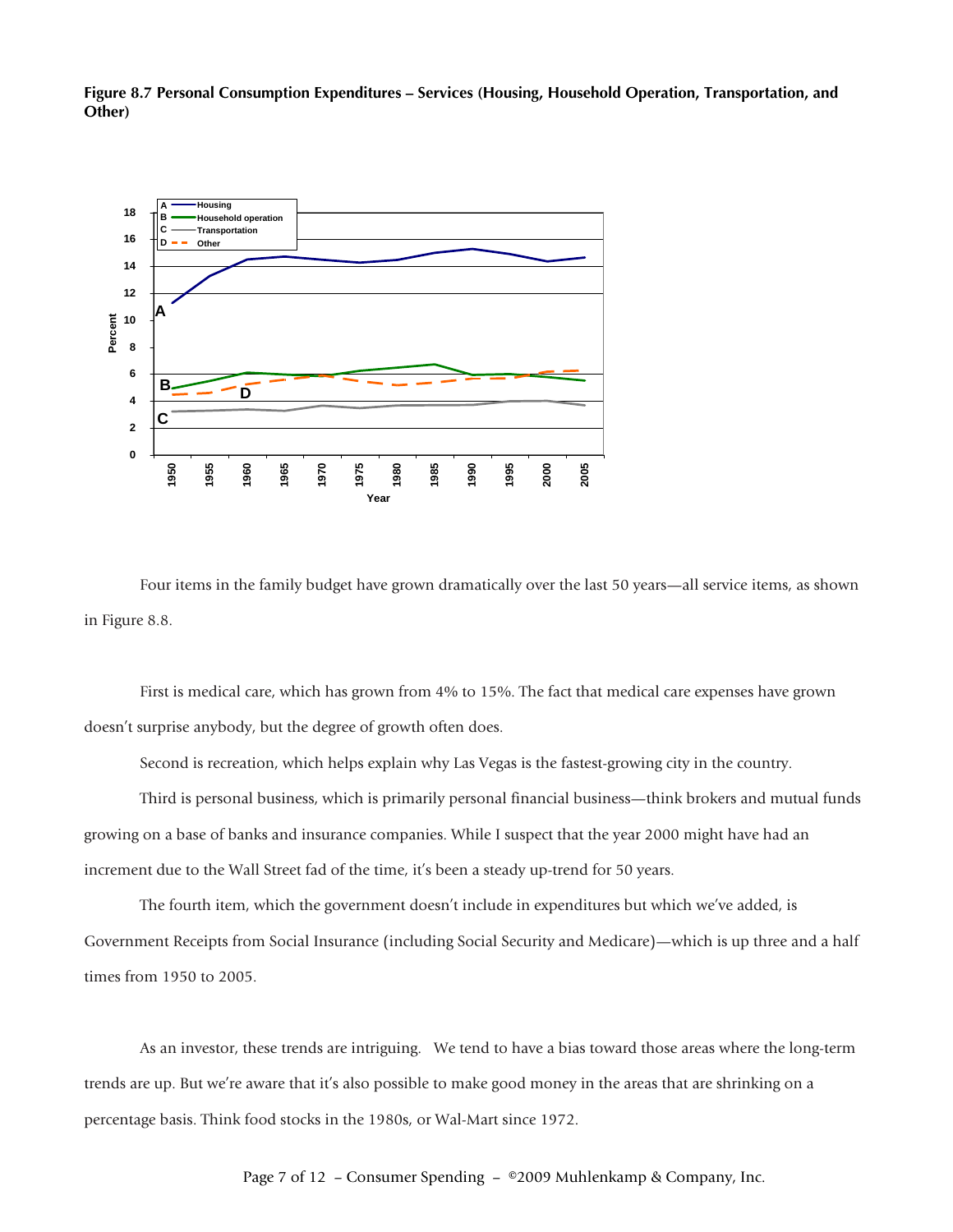**Figure 8.8 Personal Consumption Expenditures -– Services (Government Social Insurance, Medical, Recreation, and Personal Business)** 



*\* This percentage is based on the total dollars contributed to the Government by employers and employees for: Social Security; Medical Insurance; Unemployment; Worker's Compensation; etc. For more information, visit the web site Bureau of Economic Analysis: www.bea.gov. This data was taken from the following table: Table 2.3.5; Personal Consumption Expenditures by Major Type of Product. Source: U.S. Bureau of Economic Analysis; www.bea.gov.* 

## **Consumer Debt**

We're also hearing that the consumer is borrowed to the hilt, and therefore can't sustain the current level of spending. We often see charts (like Figure 8.9) showing growth in consumer debt to income. But such a chart comparing debt (a balance-sheet item) to income (an income-statement item) ignores any changes in interest rates. We think a more useful comparison is debt-to-assets, as shown in Figure 8.10. Note that the "Total Debt" line in Figure 8.9 is the same as the "Liabilities" line in Figure 8.10.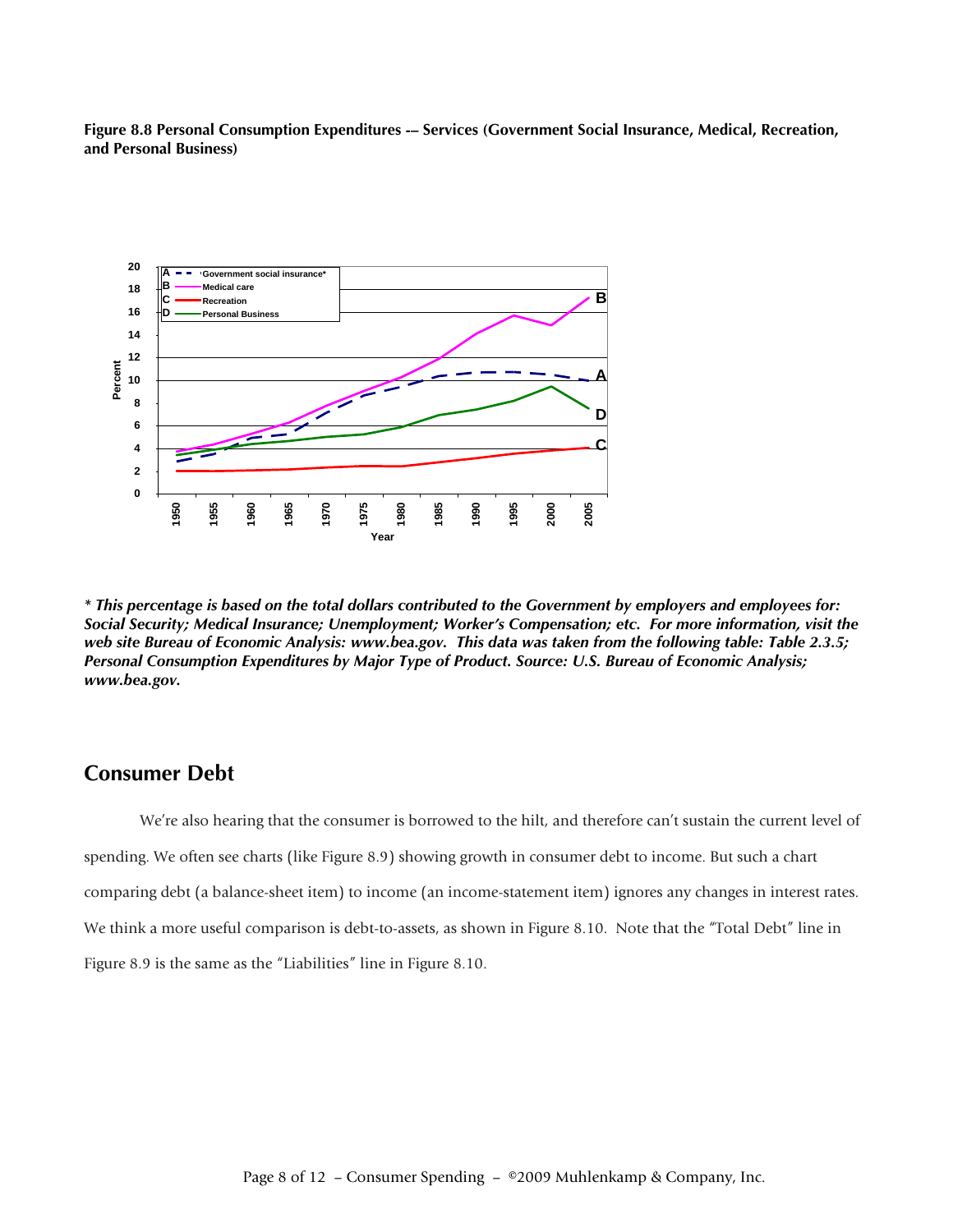



#### *Source: Federal Reserve Bank.*

When we compare debt to assets, we find that the ratios have been on a gradually falling trend since WWII. In 1950, assets-to-debt were 4.5 times. In 2005, assets-to-debt is 5.5 times.



#### **Figure 8.10 Household Balance Sheet Details**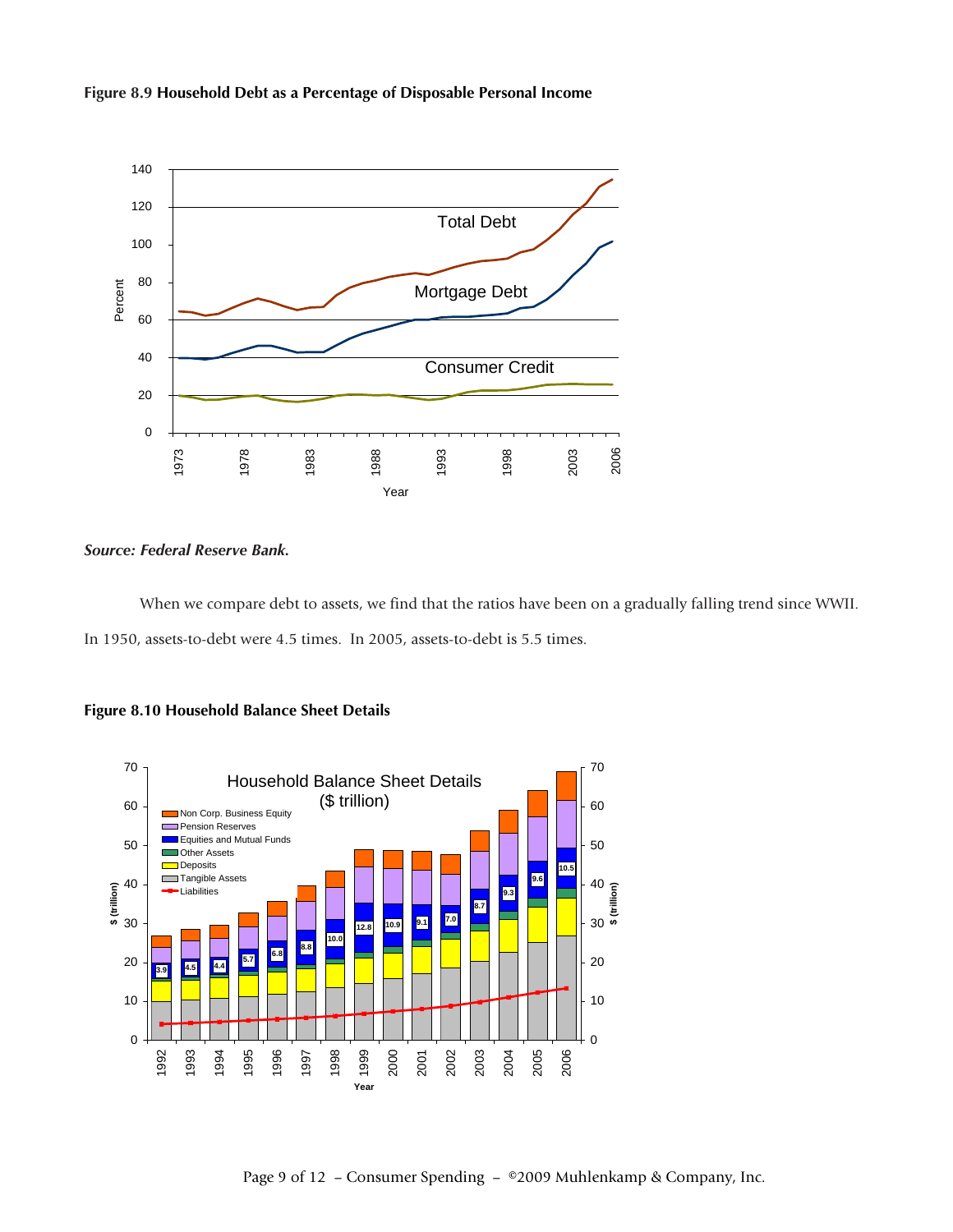#### *Source: Federal Reserve Bank.*





### *Source: Federal Reserve Bank*

The debt of Figure 8.11 also looks scary, but it ignores the fact that interest rates on mortgages have been cut in half since 1980 and that incomes have gone up.

When the payments on this debt are compared to disposable income, you get Figure 8.12.

#### **Figure 8.12 Household Debt Service Burden (Debt Payments / Disposable Income, %)**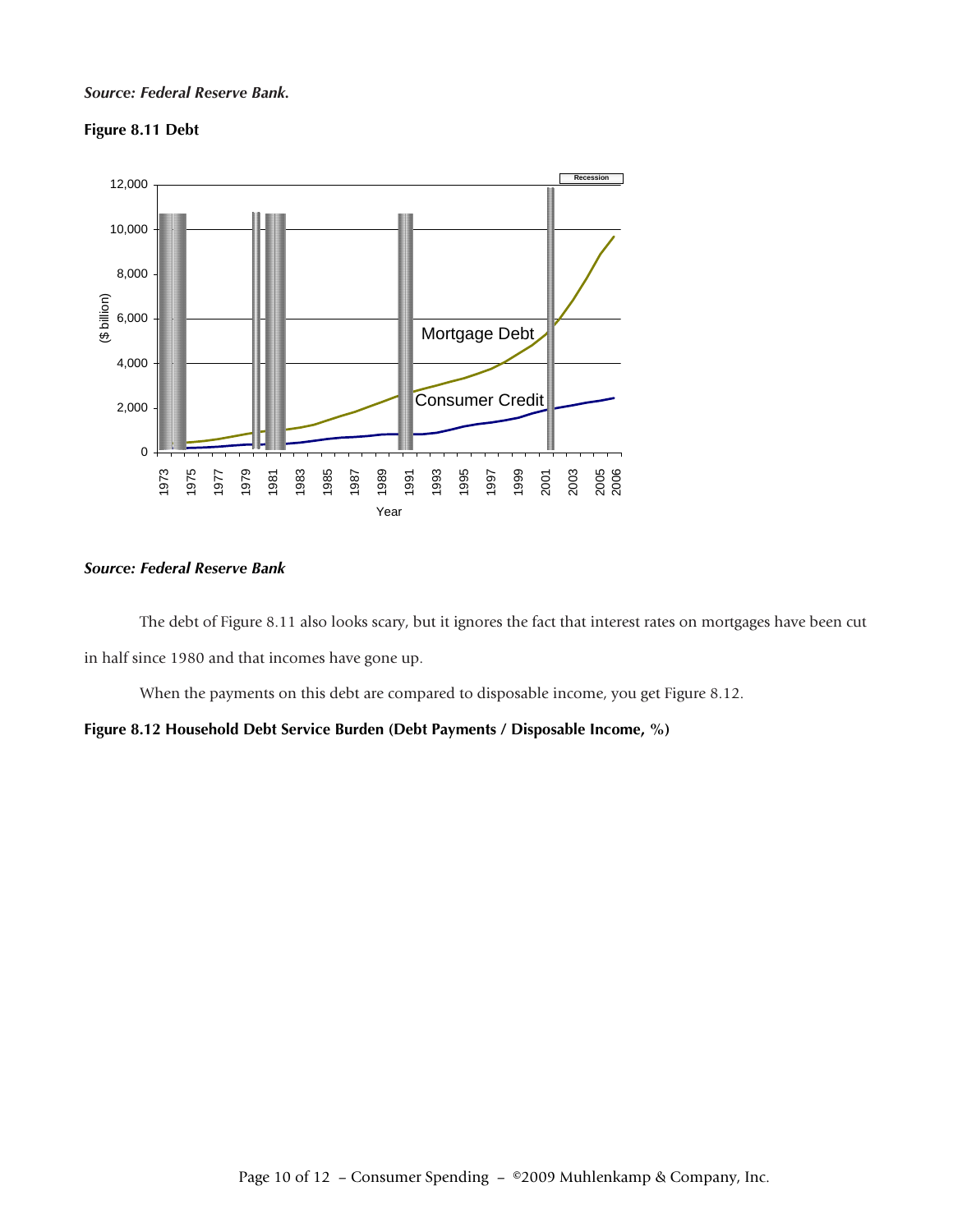

#### *Source: Federal Reserve Bank*

Because interest rates are now lower, the current debt levels are less burdensome to the consumer. The chart says the household debt service burden has ranged between 14% and 18% for 25 years. Some believe that interest rates can only go up from here (we don't), but most mortgages are fixed-rate, meaning the debt burden for most homeowners won't increase involuntarily even if mortgage rates do increase. (For information pertaining to adjustable rate mortgages (ARMs), see our essay "Why Interest Rates Won't "Go Back Up" Any Time Soon.")

Folks, the consumer is not tapped out.

## **Editor's Note**

*So let's review: We eat out more than our grandparents did, yet we spend half as much (as a percentage) on food. We have more clothes, but spend half as much (as a percentage) on clothes. We live in bigger houses, filled with more stuff, but our cost for housing (as a percentage) is stable, and we spend less (as a percentage) on durable goods. Our medical-care costs are growing, but we are living longer. Our recreation expenses are growing, which means we spend more of our money on play. In other words, in the United States not only is the consumer king, but the king continues to prosper.*